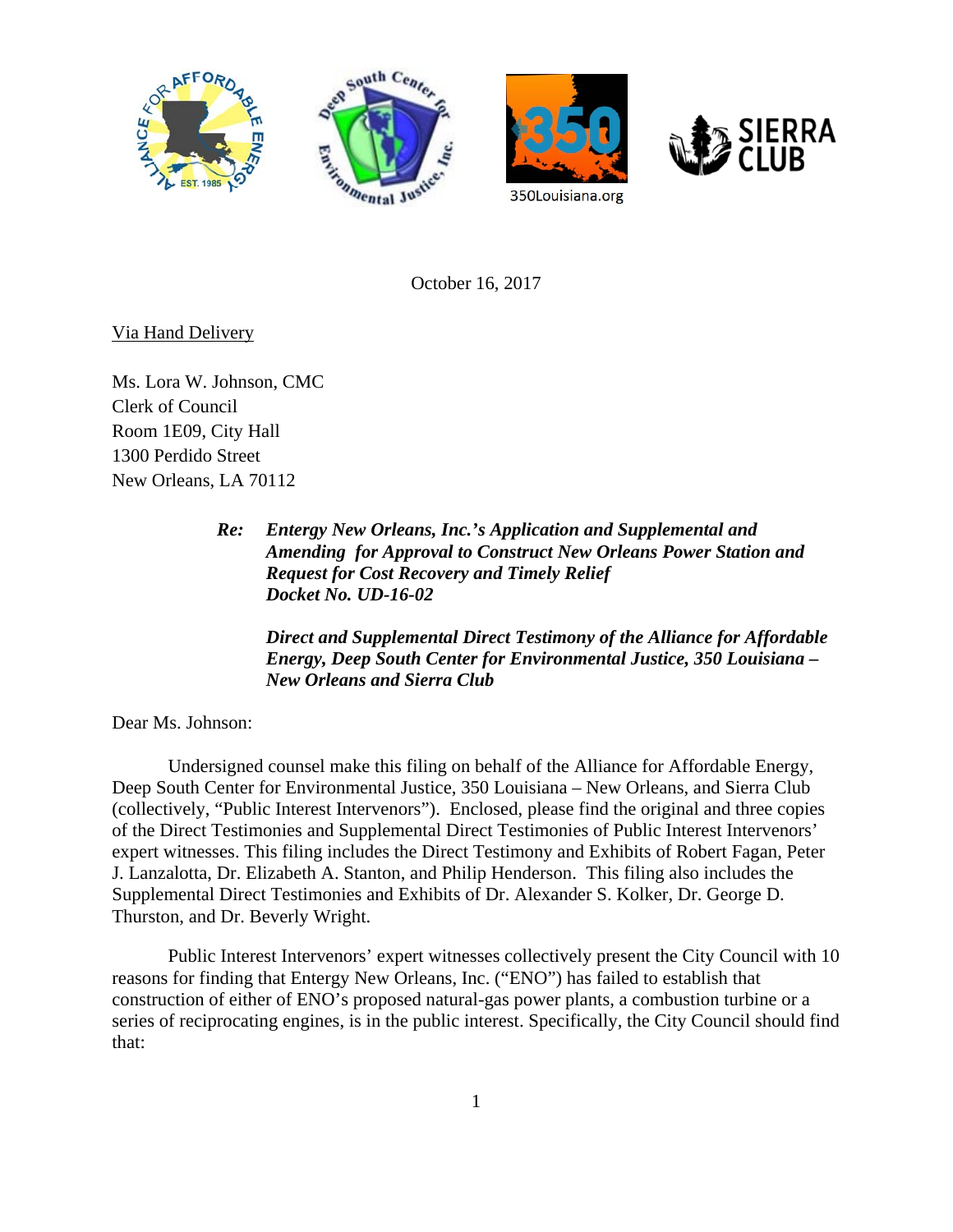- 1) ENO's reliability problems largely stem from its dysfunctional distribution system, which cannot be fixed by a new power plant. Indeed, ENO customers suffered 2,242 power outages in 2016 alone–an average of 9 outages per day and none of which were caused by unplanned power plant outages or other shortages of capacity. Capacity surpluses can never serve customers if the poles and wires are in such disrepair that they frequently fail to deliver electricity.
- 2) ENO concedes that making transmission upgrades to five existing transmission lines will mitigate **all** reliability-based system constraints over the next ten years without building any new generation. These transmission upgrades are estimated to cost approximately \$57.3 million, which is significantly less than the \$232 million cost of the proposed CT plant and the \$210 million cost of the alternative peaker plant.
- 3) Neither proposal by ENO will protect the citizens of New Orleans from outages due to major weather events such as hurricanes.
- 4) ENO has inflated its peak capacity forecast, making unrealistic assumptions about energy efficiency and renewables in New Orleans, so that it can argue that there is a capacity need to spend more \$232 million on the plant, when the City may actually have a long-term capacity *surplus*.
- 5) ENO is recommending that the City Council base its decision on the unwarranted assumption that the capacity price will skyrocket and remain high for much of the 20-year analysis period. This is a risky bet that exposes ratepayers to higher costs in the likelier event that capacity prices will remain low.
- 6) The ground in New Orleans is naturally prone to subsidence, any human driven activity that causes subsidence will intensify a problem already known to exist. Subsidence in this instance is particularly alarming because the subsidence will occur very close to the newly-strengthened post-Katrina levees system that protects the Lower 9<sup>th</sup> Ward and nearby communities.
- 7) Either proposed plant would significantly increase air pollution, causing increased numbers of asthma, heart attacks, more frequent emergency room visits, lost school and work days, and increased numbers of deaths.
- 8) False statements by ENO have denied an environmental assessment of its industrial impact on the health, safety, environment, and quality of life predominantly African American and Vietnamese Americans families whose homes and schools are nearby the Michoud site, the location of ENO's proposed gas power plant.
- 9) ENO failed to rigorously analyze alternative resource options such as energy efficiency, and solar PV. ENO failed to conduct a competitive solicitation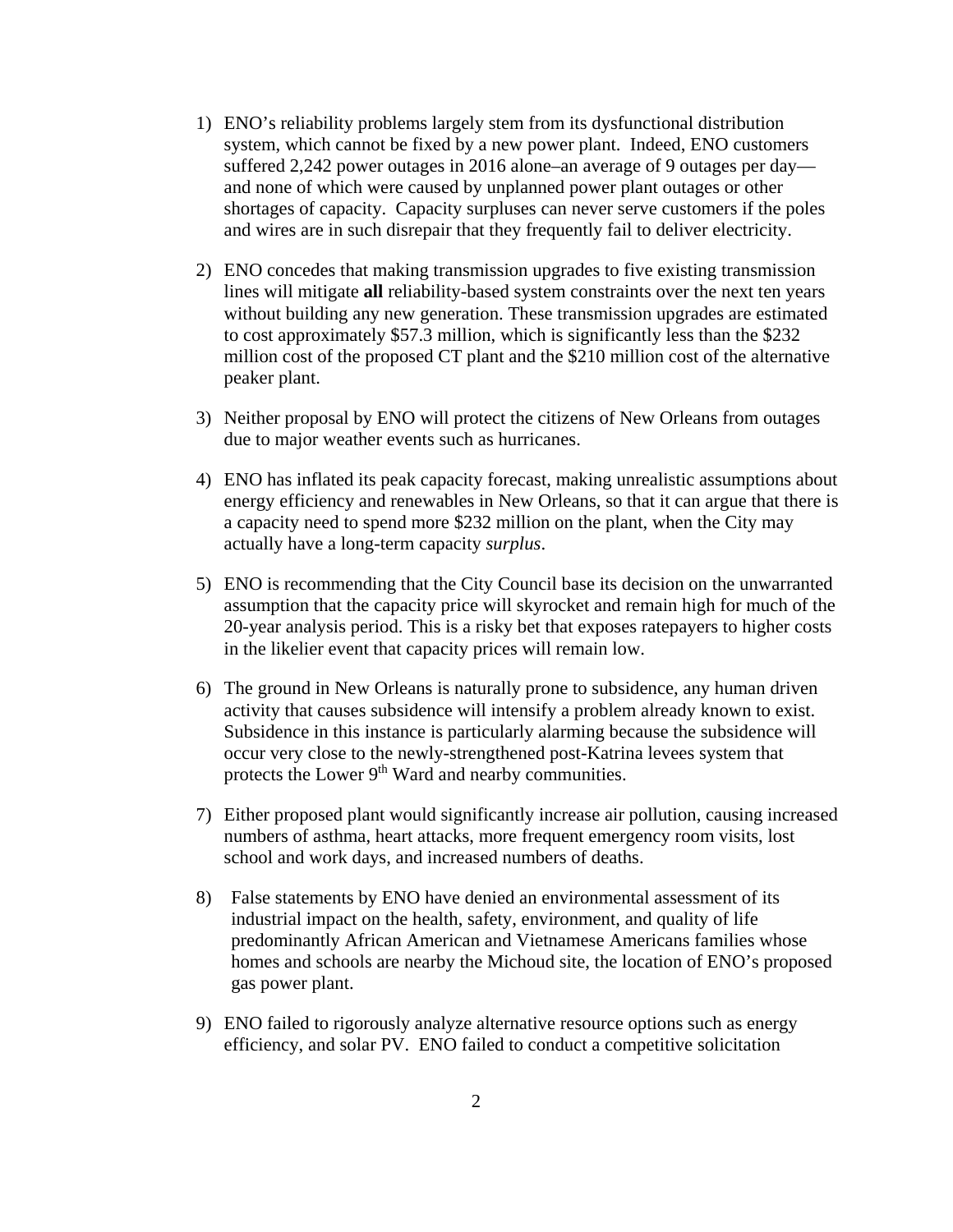process in choosing to pursue its proprietary build gas plant proposals as its preferred option to meet the City's capacity and reliability needs.

10) The public record shows troubling indications of ENO's long-term plan for building a gas plant, and the City Council's consultants willing support, dating several years prior to complete, public review of ENO's application and the need, costs, and benefits of building such a proposal. This raises concerns about the fairness of this proceeding and the assurance of due process.

For the foregoing reasons, as well as others, the City Council should reject both proposed generation facilities and find that consideration of a complete set of alternatives is essential to the protection of consumer interests**.** A competitive solicitation should be issued for New Orleans capacity needs and its bids received and thoroughly reviewed.

## **BACKGROUND**

On June 20, 2016, Entergy New Orleans ("ENO") filed an Application for Approval to Construct New Orleans Power Station and Request for Cost Recovery and Timely Relief ("Application"). The Application sought approval to construct New Orleans Power Station ("NOPS"), a 226 MW summer capacity combustion turbine gas power plant to be located at ENO's Michoud facility in New Orleans East. As part of the application, ENO submitted the Direct Testimonies of Charles L. Rice, Orlando Todd, Seth E. Cureington, Jonathan E. Long, Charles W, Long, Shauna Lovorn-Marriage, and Robert Breedlove.

On November 3, 2016, pursuant to Resolution No. R-16-506, the New Orleans City Council directed ENO to file supplemental testimony addressing 1) the four proposed Aurora modeling production runs requested by the Council Advisors; 2) groundwater withdrawal and subsidence at the Michoud site and surrounding area; 3) air quality effects of the proposed NOPS; and 4) and other matters that ENO deems necessary to support its application or address Intervenors' concerns. On November 18, 2016, ENO filed the Supplemental Testimonies of Seth E. Cureington and Jonathan E. Long.

On February 14, 2017, ENO filed a Motion to suspend the procedural schedule in order to analyze the implications of an updated load forecast ENO received in January. This Motion was granted on March 6, 2017.

On July 6, 2017, ENO filed a supplemental and amending application requesting that the City Council approve either 1) a combustion turbine resource with a summer capacity of 226 MW or 2) seven reciprocating internal combustion engine generator sets. As part of this supplemental application, ENO submitted the testimonies of Charles L. Rice, Orlando Todd, Seth E. Cureington, Jonathan E. Long, Charles W, Long, Bliss M. Higgins, George Losonsky, and Robert A. Breedlove.

Pursuant to the City Council's resolution, the Public Interest Intervenors file the enclosed testimony. As detailed in the Public Interest Intervenors Testimony, ENO has failed to establish that construction of NOPS is in the public interest. Therefore, the City Council should reject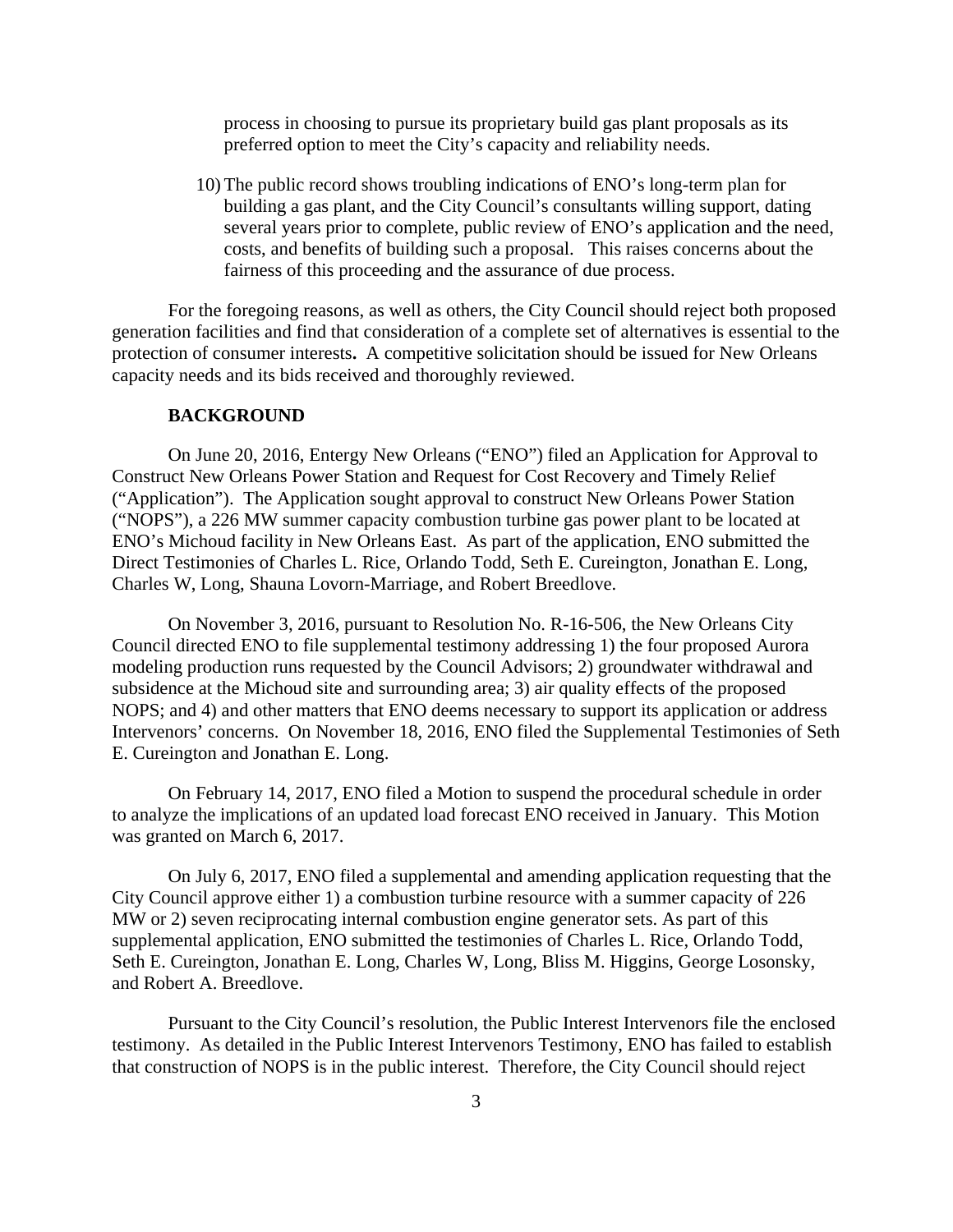ENO's Application and Supplemental and Amending Application. In support of this contention, the Public Interest Intervenors represent the following:

**Robert Fagan, Synapse Energy Economics**: Robert Fagan is a mechanical engineer and energy economics analyst with over 25 years of experience. Mr. Fagan has testified before FERC and state commissions throughout the nation on electrical utility and grid planning. Mr. Fagan has extensively studied the Midwest Independent System Operator (MISO) regional transmission organization, of which Entergy New Orleans is a part, and testified in recent FERC dockets on the state of MISO's capacity auctions—one of the key factors in ENO's claim that it needs to build a more than \$200 million gas plant.

Mr. Fagan concludes that Entergy New Orleans' economic and reliability cases for building new gas-fired power plants in East New Orleans are not well-supported and misleading. To make it appear as if a gas-fired power plant is necessary, Entergy New Orleans makes unrealistic assumptions about energy efficiency potential in New Orleans and about MISO capacity market prices that are readily contradicted by even ENO's own energy-efficiency consultant and the most recent MISO data. In reality, New Orleans likely faces, at most, a modest capacity shortfall that could far more cheaply be met with purchases on the MISO capacity market—where clearing prices are very low and enormous sums of new capacity, especially clean renewables, are coming online. Entergy also failed to give adequate consideration to pursuing a portfolio of less expensive alternatives, such a combination of transmission system improvements, renewable energy generation, energy efficiency, and energy storage options. These solutions would ensure system reliability. Even by ENO's estimates, it would cost just \$57 million to implement transmission improvements to meet NERC standards to maintain reliability and avoid cascading outages—and even less if New Orleans simply continues to implement distributed and utility-owned solar, storage options, and substantial energy efficiency measures that lower peak energy demand. That is a fraction of the \$210-232 million ENO estimates for building its gas plants. Simply put, New Orleans already has all of the solutions it needs to power the City reliably and costeffectively and should not gamble well over \$200 million in ratepayer money on a new gas plant.

**Dr Alexander S. Kolker** is a coastal geologist at the Louisiana Universities Marine Consortium, studying the geology and oceanography of coastal systems, and how people and climate impact these systems. Much of Dr. Kolker's research focuses on subsidence, sediment transport pathways, and groundwater discharge impact the Mississippi River Delta and the Louisiana coastal zone.

Dr. Kolker previously filed Direct Testimony in this proceeding noting the high levels of subsidence near Michoud and the proposed NOPS facility and noting that studies show a strong relationship between water withdrawal and subsidence. Dr. Kolker also notes that the area containing and surrounding the proposed NOPS is vulnerable to flooding. This area faces at least two imminent flood risks: storm surge from hurricanes and rainfall from intense thunderstorms. In his Supplemental Direct Testimony, Dr. Kolker notes the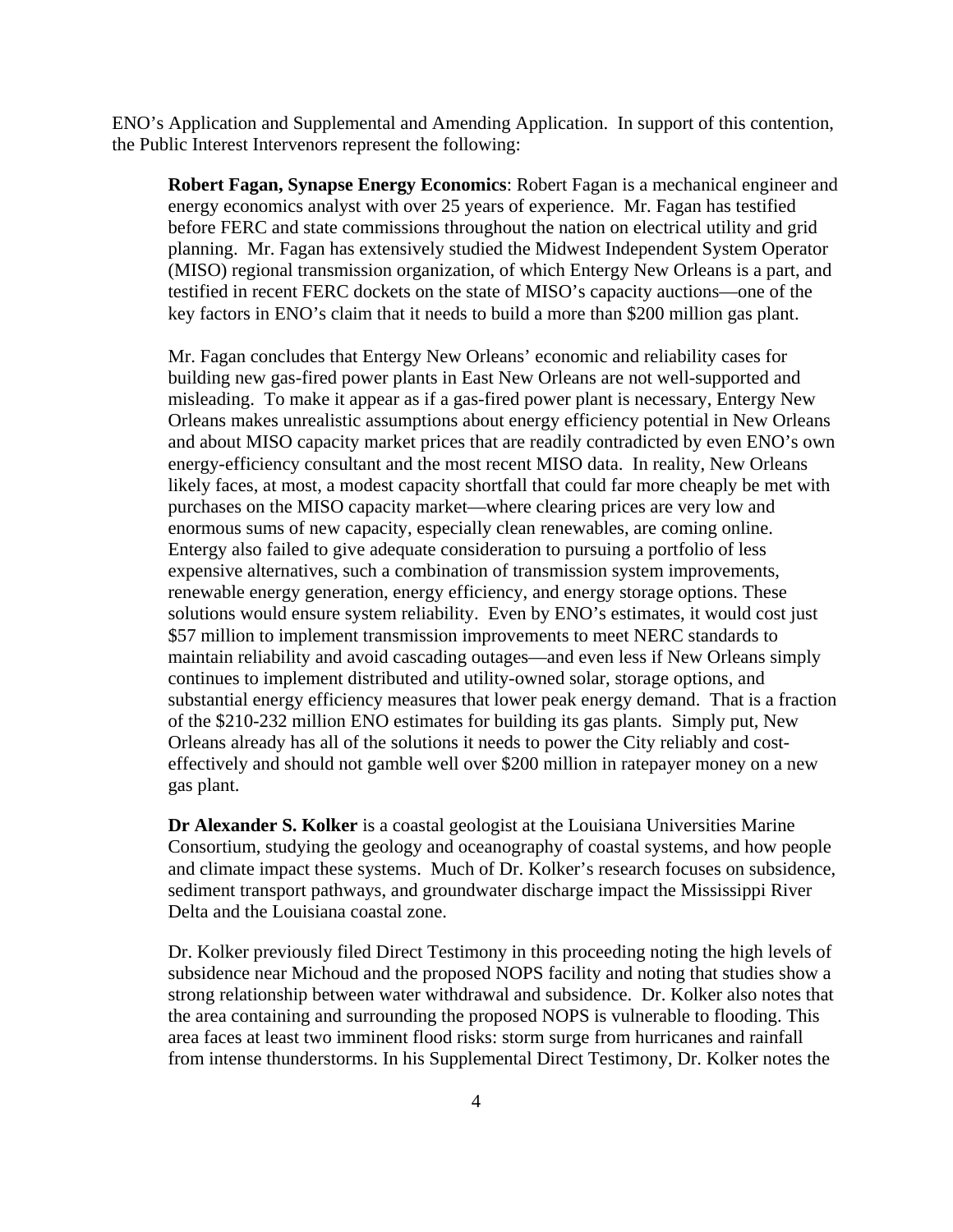flaws in Dr Losonsky's analysis, including that a change in elevation must be determined by measuring two points in time, not the one point in time examined by Dr. Losonsky and the fact that the modeling was conducted only for a 10-year period rather than over the proposed usual life of the generating station. Dr. Kolker continues to recommend that the City Council hire an independent, outside engineering or scientific firm to investigate whether NOPS will cause subsidence to the plant, the surrounding community, or nearby flood protection structures.

**Dr. Elizabeth A. Stanton, Ph.D.** Director and Senior Economist of the Applied Economics Clinic. Dr. Stanton is the founder and Director of the Applied Economics Clinic, a non-profit consulting group housed at Tufts University's Global Development and Environment Institute. She has more than 17 years of professional experience as a political and environmental economist, and provides expert testimony, analysis, modeling, policy briefs, and reports for public interest groups on the topics of energy, environment, consumer protection, and equity.

In her Direct Testimony, Dr. Stanton establishes that ENO needs less capacity than it has reported, demonstrating that properly accounting for ENO's own planned solar investments, including the Council's 2 percent annual efficiency target and adding reasonable expectations regarding future rooftop solar installations brings ENO's capacity surplus up to 46 MW. Dr. Stanton also demonstrates that ENO has not considered a full set of alternatives to meet New Orleans' needs, including failing to consider all of the ways in which renewable energy could meet New Orleans' needs**.**

**Dr. Beverly Wright** is the Founder and Executive Director of the Deep South Center for Environmental Justice in New Orleans, Louisiana. Dr. Wright's research shows the geographic correlation between race and pollution, revealing, to statistical significance, the location of toxic and hazardous industrial facilities to operate near predominantly African American communities along the Mississippi River Industrial Corridor in Louisiana.

In her Direct Testimony, Dr. Wright established that Entergy's application for the proposed NOPS, which is to be built in close geographic proximity to predominantly African American and Vietnamese American residents in New Orleans East, would result in racially disproportionate pollution burdens in complete disregard of environmental justice and with profound adverse consequences for nearby residents as well as the entire city. Entergy failed to assess the impacts this power plant would have on the health and general welfare of nearby residents who are predominantly African American and Vietnamese American, critical infrastructure, the environment, and citywide efforts to ensure equity and resilience. In her Supplemental Testimony, Dr. Wright establishes that there remains significant problems regarding the fairness of the process used to determine whether the proposed Entergy gas power plant is in the public interest. Dr. Wright also presents extensive evidence of ENO's false statement in its 2004 air permit, which continues in effect today through a series of renewal permits, that resulted in there being no environmental assessment of its industrial impact on nearby residential neighborhoods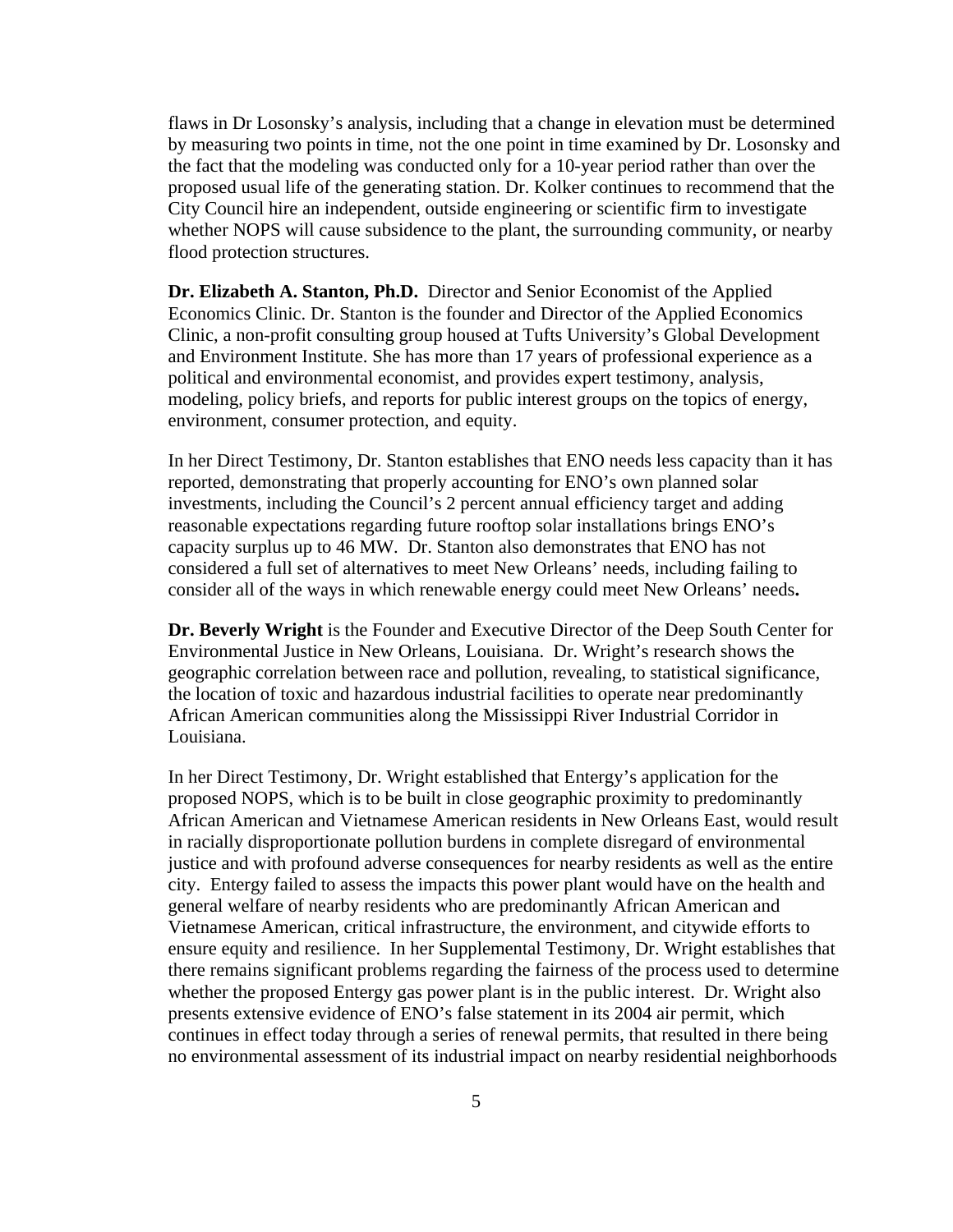and schools. Finally, Dr, Wright demonstrates that ENO has repeatedly overestimated customer need for electricity to justify the proposed gas power plant.

**Dr. George D. Thurston** is an Associate Professor at the New York University School of Medicine in the Department of Environmental Medicine.

In his testimony, Dr. Thurston addresses the public health impacts of emissions of fine particulate matter (PM2.5) generally and, specifically, the expected public health impacts of PM2.5 emissions from the proposed NOPS. Dr. Thurston notes that recent studies of fine PM associations with adverse health effects support the occurrence of significant adverse health effects at levels below the current U.S. EPA long- term standard. With respect to PM2.5 from power plants, recent studies have also found that long-term exposure to combustion-related fine particulate air pollution is an important environmental risk factor for cardiopulmonary and lung cancer mortality. According to Dr. Thurston, there is no threshold below which incremental effects of PM2.5 will not cause an associated increase in the risk of severe adverse health effects, such as increased emergency room visits by children. Because of their high ultrafine fraction, their composition, and the likely co-presence of acidic vapors, the PM2.5 emissions from NOPS potentially could be more toxic than other forms of particulate matter. Dr. Thurston also reviewed ENO's of the health impacts from NOPS and found this analysis to be inadequate because it makes no attempt to perform a health-risk analysis of PM2.5 emissions from the proposed facility. Dr. Thurston concludes that PM2.5 emissions from this facility can be expected to increase adverse health risks in the surrounding community.

**Peter J. Lanzalotta**, Principal with Lanzalotta & Associates LLC. Mr. Lanzalotta currently is a Principal of Lanzalotta & Associates LLC, which was formed in January 2001. Prior to that, Mr. Lanzalotta was a partner of Whitfield Russell Associates, with which he had been associated since March 1982. Mr. Lanzalotta is a registered professional engineer, and his areas of expertise include electric system planning and operation. Mr. Lanzalotta has presented expert testimony before the FERC and before regulatory commissions and other judicial and legislative bodies in 25 states, the District of Columbia, and the Provinces of Alberta and Ontario.

In his testimony, Mr. Lanzalotta establishes that a transmission alternative to the proposed projects will address the transmission system deficiencies ENO uses to try to justify the projects and that these transmission upgrades can be achieved at a considerably lower capital cost. Mr. Lanzalotta also demonstrates that the proposed location for project is not suitable for a generation station because the location has flooded under major storm conditions, damaging the generating units that were located there at the time. Mr. Lanzalotta also recommends that if ENO desires more reliability from the transmission alternative, beyond what rebuilding and reinforcing critical transmission lines would provide, ENO should conduct a more thorough evaluation of the underground transmission line alternative to provide more reliability for the supply into the Company's service area.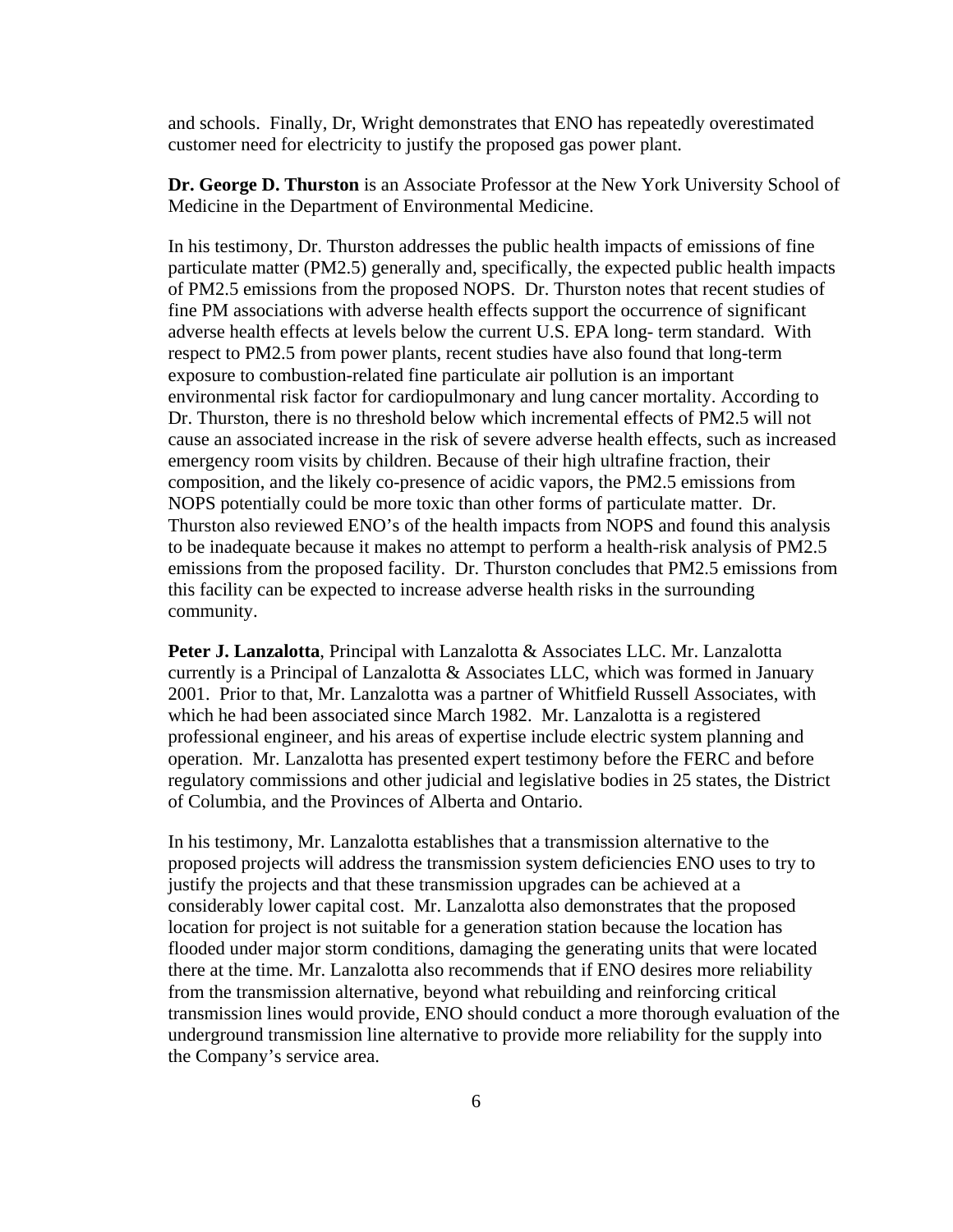Philip Henderson, Senior Financial Policy Specialist for the Natural Resources Defense Council. Since 2010, Mr. Henderson has served as a technical expert at NRDC on energy efficiency program design, energy efficiency measures and interventions in buildings, and financing or energy efficiency project, including utility operated financing programs. He researches policies and practices of utilities and utility regulators related to energy efficiency and work with commercial market participants on new and innovative methods to accomplish and implement energy efficiency measures.

In his testimony, Mr. Henderson describes how a utility could use a competitive allsource solicitation as part of the procurement process to obtain information from the market about the various alternatives and resource options available to solve the utility's resource needs. Mr. Henderson establishes that when facing a substantial procurement decision, such as whether to build a power plant, the Council, the utility, and all stakeholders would benefit from the information an all-source solicitation would provide about the costs and benefits of options and that using this process helps to assure the resource selected for utility procurement is in customers' best interests.

For the reasons set forth here and in detail in the Direct Testimonies and Supplemental Direct Testimonies submitted today, as well as the Direct Testimonies previously submitted, the Public Interest Intervenors respectfully request that the City Council find that ENO's construction of either proposed project does not serve the public convenience and necessity, is not in the public interest, and would have a racially discriminatory effect. Based upon this finding, the City Council should deny ENO's application and its supplemental and amending application.

Public Interest Intervenors will serve copies of this Direct Testimony and Supplemental Direct Testimony on all recipients in the electronic case distribution list for this docket. Public Interest Intervenors also will provide versions of any testimony that references material ENO has designated as confidential to authorized recipients under separate cover.

Respectfully submitted,

Robert Wiygul, La. Bar No. 17411 Michael Brown, La. Bar No. 35444 Waltzer Wiygul & Garside LLC 1000 Behrman Highway Gretna, LA 70056

Counsel for Sierra Club

Joshua Smith **Staff Attorney** Sierra Club Environmental Law Program

7